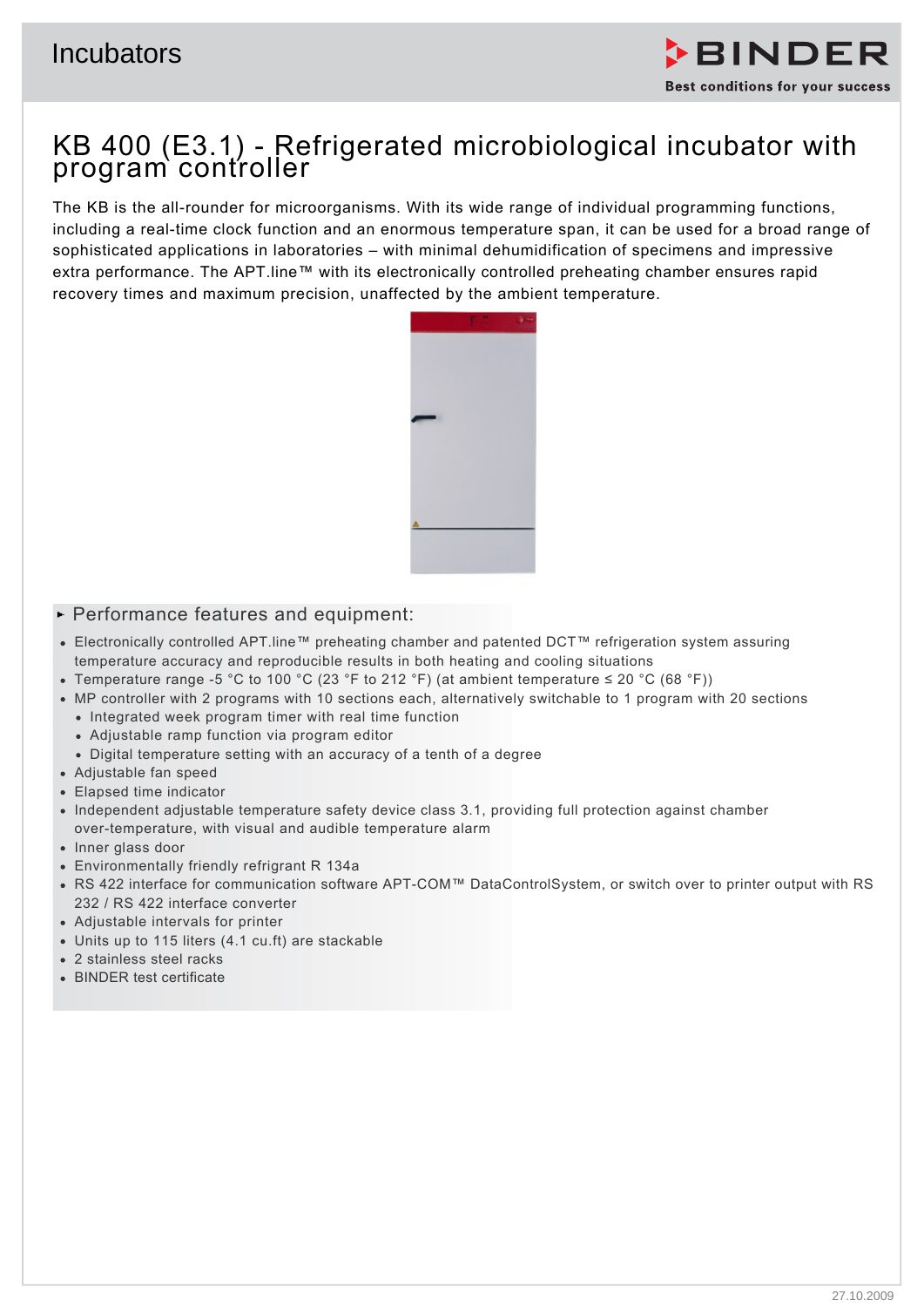

| <b>Exterior dimensions</b><br>Width (mm/inch)<br>Height (inclusive feet) (mm/inch)<br>Depth (mm/inch) |                              |  |
|-------------------------------------------------------------------------------------------------------|------------------------------|--|
|                                                                                                       | KB 400 (E3.1)                |  |
|                                                                                                       |                              |  |
|                                                                                                       | 884 / 34.8                   |  |
|                                                                                                       | 1850 / 72.8                  |  |
|                                                                                                       | 716 / 28.2                   |  |
| Plus door handle, I-panel, connection (mm/inch)                                                       | 100/3.9                      |  |
| Wall clearance (mm/inch)                                                                              | 100/3.9                      |  |
| Wall clearance with open door(s) (mm/inch)                                                            | 160/6.3                      |  |
| Steam space volume (I/cu.ft.)                                                                         | 515/18.2                     |  |
| Number of doors<br>Number of inner glass doors                                                        | $\mathbf{1}$<br>$\mathbf{1}$ |  |
|                                                                                                       |                              |  |
| <b>Interior dimensions</b>                                                                            |                              |  |
| Width (mm/inch)                                                                                       | 650 / 25.6                   |  |
| Height (mm/inch)                                                                                      | 1308 / 51.5                  |  |
| Depth (mm/inch)                                                                                       | 470 / 18.5                   |  |
| Interior volume (I/cu.ft.)                                                                            | 400 / 14.1                   |  |
| Racks (number standard/max.)                                                                          | 2/15                         |  |
| Load per rack (kg/lbs.)                                                                               | 20/44                        |  |
| Permitted total load (kg/lbs.)                                                                        | 50 / 110                     |  |
| Weight (empty) (kg/lbs.)                                                                              | 216 / 477                    |  |
| Temperature data                                                                                      |                              |  |
| Temperature range (°C/°F) 1)                                                                          | $-5 - 100 / 23 - 212$        |  |
| Temperature variation                                                                                 |                              |  |
| at 5 °C (41 °F) ( $\pm$ °C)                                                                           | 0.6                          |  |
| at 25 °C (77 °F) ( $\pm$ °C)                                                                          | 0.3                          |  |
| at 40 °C (104 °F) ( $\pm$ °C)                                                                         | 0.3                          |  |
| Temperature fluctuation                                                                               |                              |  |
| at 5 °C (41 °F) ( $\pm$ °C)                                                                           | 0.1                          |  |
| at 40 °C (104°F) ( $\pm$ °C)                                                                          | 0.1                          |  |
| Heating up time to 40 °C (104 °F) (Min.) 2)                                                           | 10                           |  |
| Cooling down time from 40 °C (104 °F) to 5 °C (41 °F) (Min.) 2)                                       | 96                           |  |
| Recovery time after door was open for 30 sec<br>at 5 °C (41 °F) (Min.)                                | 6                            |  |
| at 40 °C (104 °F) (Min.)                                                                              | $\mathbf{1}$                 |  |
|                                                                                                       |                              |  |
| <b>Electrical data</b>                                                                                |                              |  |
| Housing protection acc. to EN 60529                                                                   | <b>IP 20</b>                 |  |
| Nominal voltage (±10 %) 50/60 Hz (V)                                                                  | 230                          |  |
| Nominal power (kW)                                                                                    | 1.1                          |  |
| Energy consumption 3)                                                                                 |                              |  |
| at 5 °C (41 °F) (W)                                                                                   | 450                          |  |
| at 40 °C (104 °F) (W)                                                                                 | 120                          |  |

2) up to 98 % of the set value<br>3) these values can be used upon calculation of air conditioning systems<br>All technical data are specified for units with standard equipment at an ambient temperature of 25 °C and a voltage fl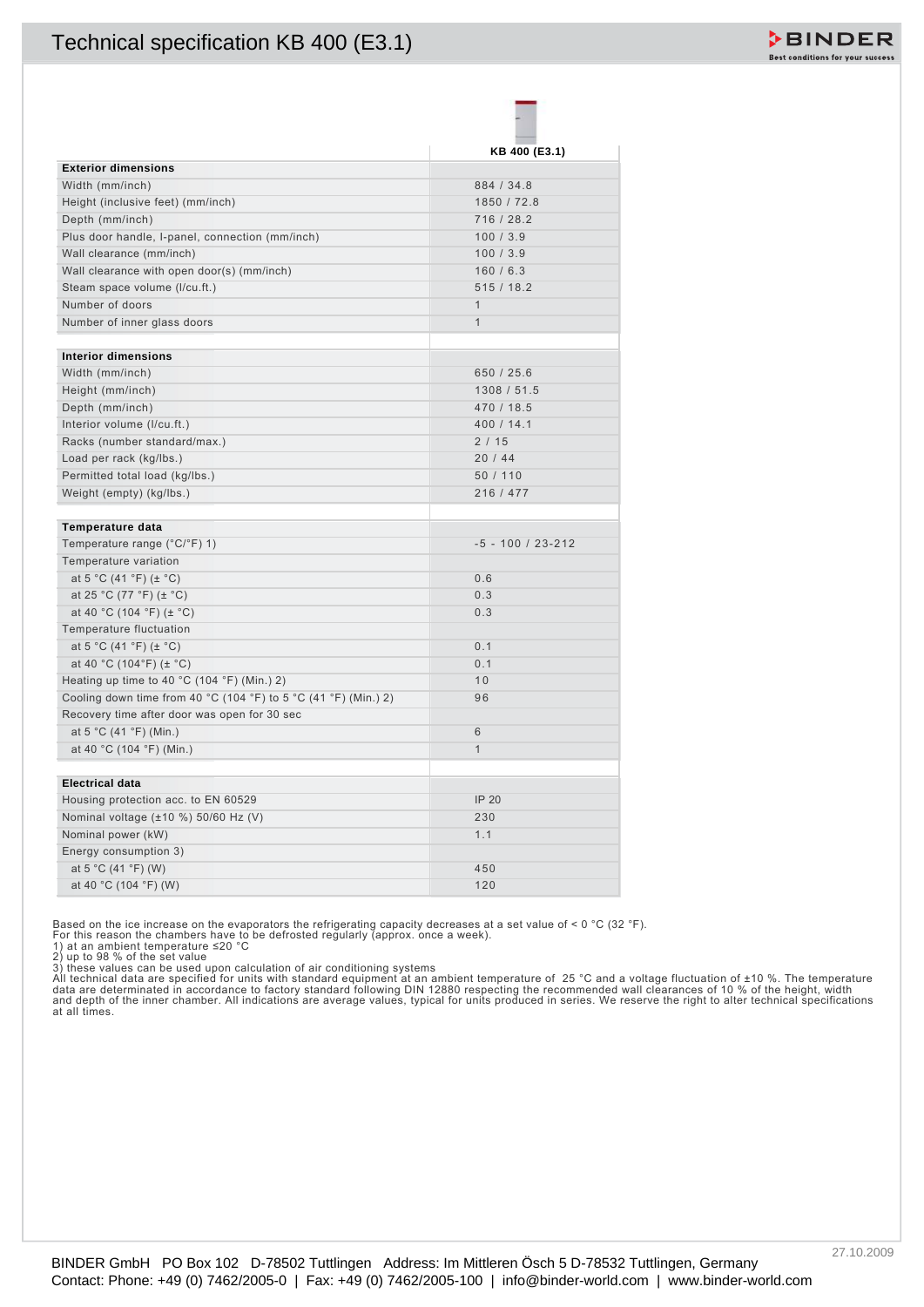



Waterproof interior socket

Switchable waterproof interior socket 230 V AC (max. 500 W), IP 65 protected, with corresponding plug (IP 66 protected)



Additional PT 100 temperature sensor

Contact: Phone: +49 (4) 7462-2006-0 | Fax: +49 (1) 7462-2006-0 | Fax: +49 (1) 7462-2006-0 | info@binder-world.com | Particular contact: 230 V MC (max. 650 W). IP dS promoted,<br>
and the mone options and particular comments a In situ or flexible installation for exact temperature measurement within the specimen material; connects to a special plug on the back wall of the inner chamber.



Access ports

With silicon plugs for inserting external measuring devices into the chamber. Access ports with 10, 30, 50, 100 mm (0.4, 1.2, 2, 3.94 inch) diameter.



Calibration certificates and validation

BINDER can significantly reduce the time and effort needed for equipment qualification and validation. We draw on unparalleled knowledge of our equipment applications and years of experience in certification.



Operational data documentation: APT-COM™ DataControlSystem

The only standard software that guarantees seamless documentation of all testing parameters in compliance with standards. Can be fully validated in accordance with GLP/GMP and FDA 21 CFR Part 11.